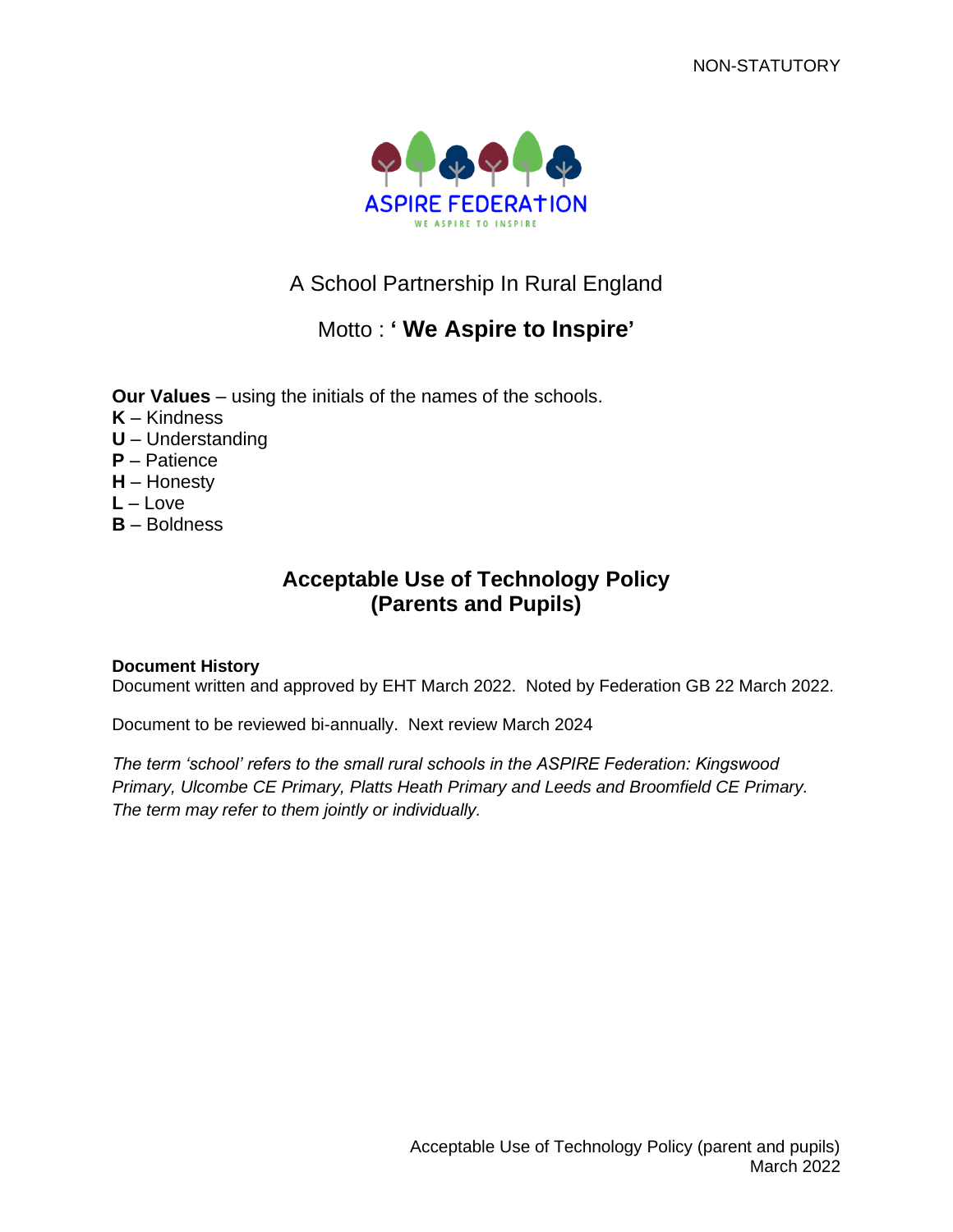At our two Church of England schools this policy will be delivered through strong links made to our Christian values:

#### **Leeds & Broomfield Church of England Primary School**

At Leeds & Broomfield we build strong foundations for all; to learn, flourish and fill their hearts with God's love. Everyone is important, valued and needed to make L&B grow. We give a quality all round nurturing education which develops the whole child; If the rain came we would not fall.

"*As many hands build a house, so many hearts make a school."*

*(Matthew Ch 7 24-27)*

### **RESPECT RESILIENCE EMPATHY CURIOSITY HONESTY**

Our school Christian Values support the development of the children and all within the school and local community, giving the children and staff a positive outward looking view. The pupils and staff support and help each other and the local community enabling all to flourish.

We have explored the story of Matthew (Ch 7 24-27) showing curiosity, and the children felt empathy for the builder of the house on the sand, but said they must be resilient to try again. Jesus was honest with his followers and people followed and trusted him. The story continues showing how Jesus respected all and everyone who wanted to listen and learn could – no one was turned away. This high level of inclusion and respect is what makes Leeds and Broomfield a great school community to be part of 'many hearts make a school'.

#### **Ulcombe Church of England Primary School**

"*Unity and diversity in the body – one body, many members."*

*(Corinthians Ch 12 12-27)*

#### **HOPE RESPECT ENDURANCETRUST**

At Ulcombe Church of England Primary School endurance plays an important role in both our social learning and cultural ethos, where children aspire to be the best they can be. Diversity is the key to our curriculum and opportunities to progress and succeed both academically and as individuals are provided – many members working in unity with respect for each other. Hope is at the heart of our school community and is explicitly shown by both children and adults in our school, regardless of where the path of life leads them. Through God's love and trust each individual learns the skills important for them but also adds value to the community as a whole.

We are Ulcombe Church of England Primary School and each one of us is a part of it!